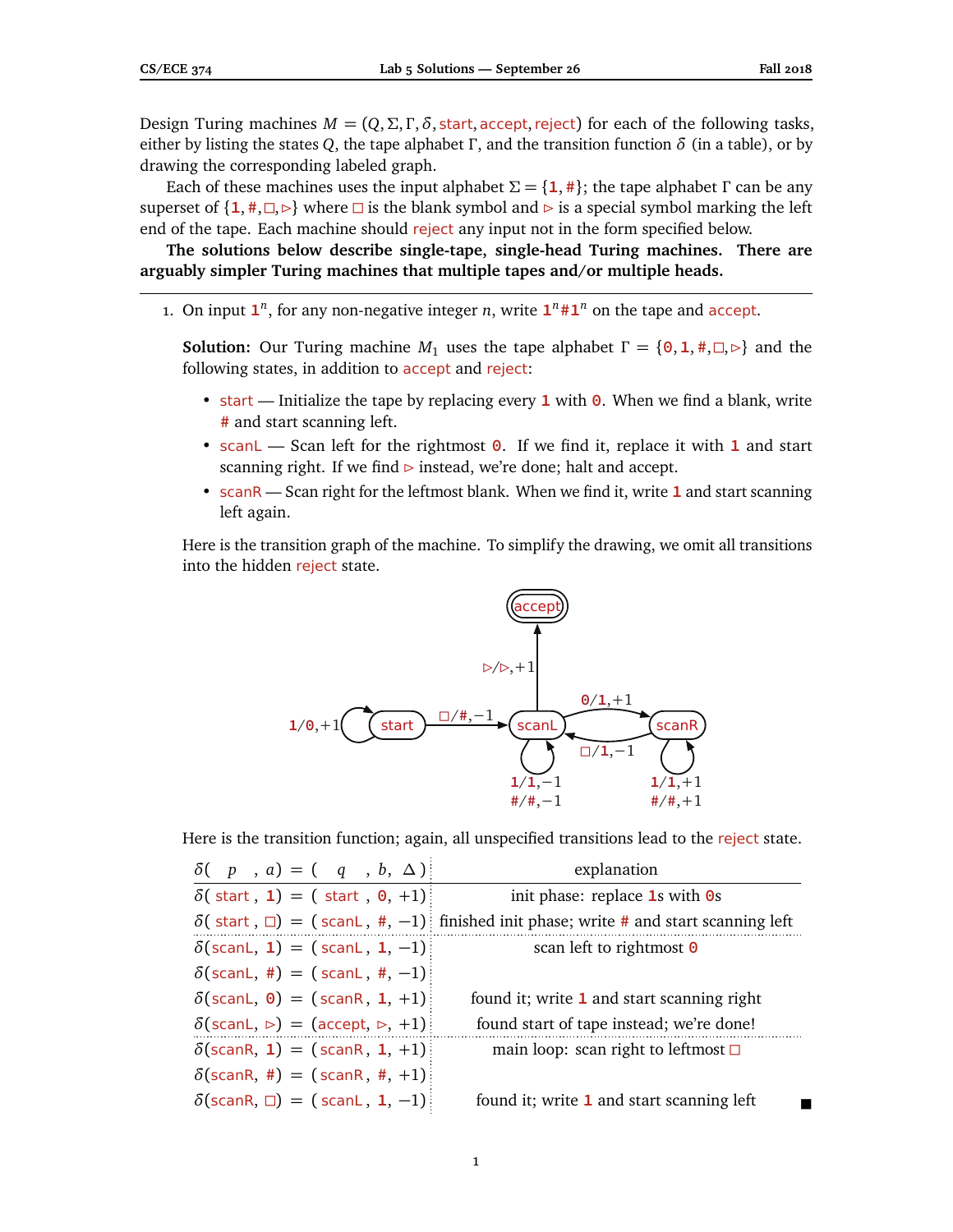$\blacksquare$ 

2. On input  $\sharp^{n} \mathbf{1}^{m}$ , for any non-negative integers *m* and *n*, write  $\mathbf{1}^{m}$  on the tape and accept. In other words, delete all the **#**s, thereby shifting the **1**s to the start of the tape.

**Solution:** Our machine  $M_2$  repeatedly scans for the last # and replaces it with **1**, then scans for the rightmost **1** and replaces it with a blank, until the search for the last **#** fails. We use the minimal tape alphabet  $\Gamma = \{1, \#,\Box,\triangleright\}$  and the following states, in addition to accept and reject:

- start Scan right past all **#**s
- scan L Scan left to the rightmost # or  $\triangleright$ . If we find #, replace it with **1**; if we find  $\triangleright$ , we're done!
- scanR Scan right to the leftmost  $\Box$  (just after the rightmost **1**, if any).
- erase1 Replace the rightmost  $1$  with  $\Box$ .
- done Verify that the input format was correct and nothing other than **1**s are left on the tape.

Here is the transition graph of the machine. To simplify the drawing, we omit all transitions into the hidden reject state.

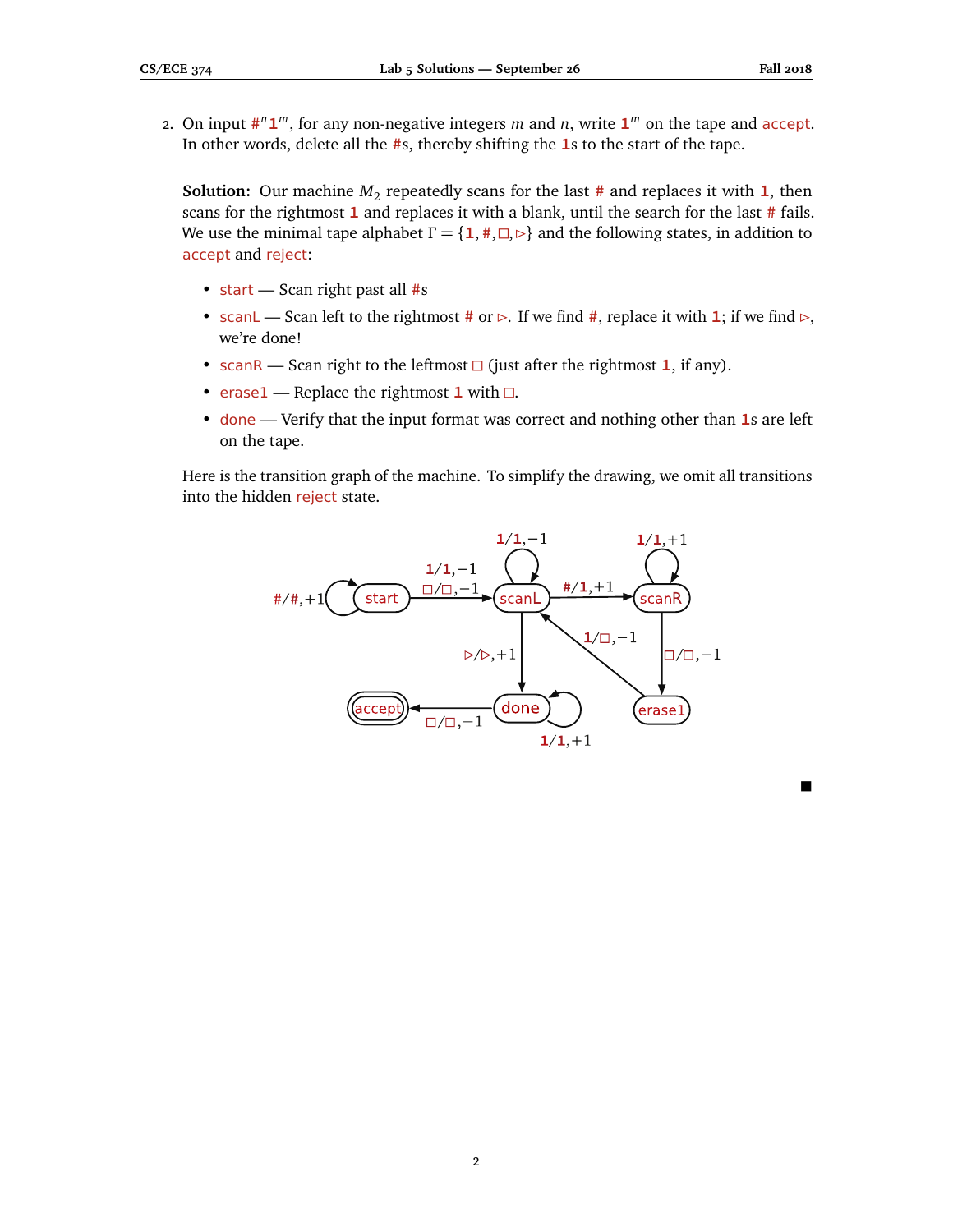3. On input **#1** *n* , for any non-negative integer *n*, write **#1** <sup>2</sup>*<sup>n</sup>* on the tape and accept. [Hint: Modify the Turing machine from problem 1.]

**Solution:** Our machine  $M_3$  mirrors  $M_1$  with a few minor changes. First, we won't both writing a second **#** between the first and second copies of the input string; second, we treat the initial **#** as the de-facto beginning of the tape. Here are the states:

- start Scan right for first blank, replacing **1**s with **0**s
- scanL Scan left for rightmost **0**, replace with **1**
- scanR Scan right for leftmost blank, replace with **1**
- done Found the initial **#**; reset the head to the start position and accept

And here is the transition graph, as usual omitting transitions to reject.